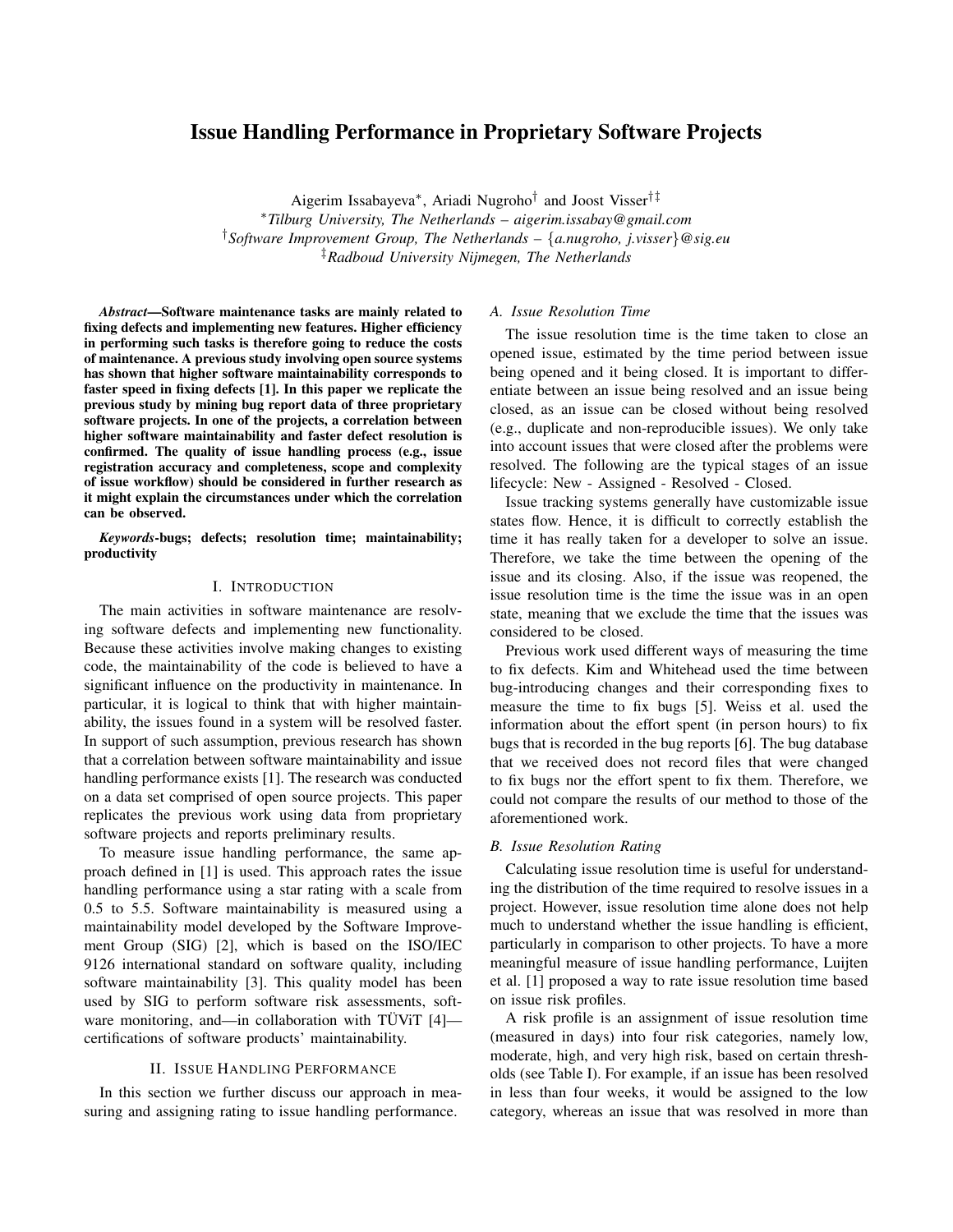Table I THRESHOLDS FOR RISK CATEGORIES OF ISSUE RESOLUTION TIME

| Category                             | Thresholds                                                         |                                                     |
|--------------------------------------|--------------------------------------------------------------------|-----------------------------------------------------|
| Low<br>Moderate<br>High<br>Very high | $0 - 28$ days<br>28 - 70 days<br>70 - 182 days<br>182 days or more | $(4 \text{ weeks})$<br>$(10$ weeks)<br>$(6$ months) |

Table II THRESHOLDS FOR QUALITY RATINGS OF ISSUE RESOLUTION TIME

| Rating | Moderate | High | Very High |
|--------|----------|------|-----------|
| *****  | 8.3%     | 1.0% | $0.0\%$   |
| ****   | 14%      | 11%  | 2.2%      |
| ***    | 35%      | 19%  | 12%       |
| **     | 77%      | 23%  | 34%       |

10 weeks but less than 6 months would be of a high risk category. Every issue is assigned to the risk category in the same manner. In a project where the risk profile is *{*60, 20, 15, 5*}*, 60% percent of the issues fall into the low risk categories, and 20%, 15%, 5% fall into the moderate, high, and very high risk categories respectively.

Once all the issues are assigned to a risk category, the issue resolution rating of a project is calculated by considering the percentage of issues belonging to each risk category as in Table II. For example, a system with less than 8.3% of the issues belonging to the moderate risk category, less than 1% belonging to the high risk category, and none belonging to the very high risk category, will achieve a 5-star rating. These rating thresholds are based on a benchmark of around 100 releases of various open source projects [7]. The rating thresholds are calibrated so that 5% of the system releases score five stars, 30% four stars, 30% three stars, 30% two stars and the last 5% receive one star rating.

## III. CASE STUDIES

The data analysis has been conducted on the data obtained from three proprietary projects. For confidentiality reasons, the projects are named Project A, Project B and Project C. Project A and Project B concern a banking system, while Project C deals with an operational system used to manage public transport. The three projects are generally maintenance projects, with the slight exception of Project C wherein a re-architecting was started before and still carried out during the execution of this study. Perfective maintenance was also performed in Project A and B, which was mainly targeted at improving code maintainability. The characteristics of each project is summarized in Table III.

Issues generally consist of defects and enhancements. However, in this paper we focus only on issue categorized as defect because the number of enhancements in the analyzed projects is relatively small. Therefore, hereafter we use the term issue to refer *only* to defect.



Figure 1. Maintainability Rating and Issue Resolution Rating across Projects

## *A. Descriptive Statistics*

Issue resolution ratings and maintainability ratings are calculated per system snapshot. An issue is linked to a particular system snapshot based on the matching between the date the issue is resolved and the date of a system snapshot. More precisely, for each snapshot, its corresponding issues are those that are resolved between the date of that snapshot and the next.

Initially all available snapshots in the projects were considered. However, for the correlation analysis we need to maintain independence between snapshots. Therefore, we set a criteria that there is at least one-month distance between two consecutive snapshots. Furthermore, snapshots that do not correspond to any issues are excluded from the correlation analysis. In the end, the number of snapshots in Project A, B, and C are 14, 21, and 12 respectively.

Figure 1 shows two boxplots of maintainability rating and issue resolution rating across projects. As mentioned previously, maintainability ratings are determined based on the maintainability model defined in [2].

The most interesting point to note from the boxplots is the median values (indicated by horizontal lines printed in bold inside the boxes). We can see that the median values of the maintainability rating across projects are quite similar—roughly 3 star. Nevertheless, the medians of issue resolution rating across projects look somewhat different in that the median of Project B is far above Projects A and C. Essentially, this result shows that in Project B issues are being resolved much faster than in Project A and C.

The median values of the maintainability rating and issue resolution rating if the data sets of the three projects are combined are 3.0 star and 2.3 star respectively.

## *B. Correlation Analyses*

The objective of the analysis is to find out whether there is a correlation between the maintainability ratings and the issue resolution ratings. The Spearman's rank correlation test is used to evaluate the correlation. We use statistical confidence of 95% ( $p < 0.05$ ) to qualify significant correlations.

Table IV presents the results of correlation analyses between maintainability ratings and issue resolution ratings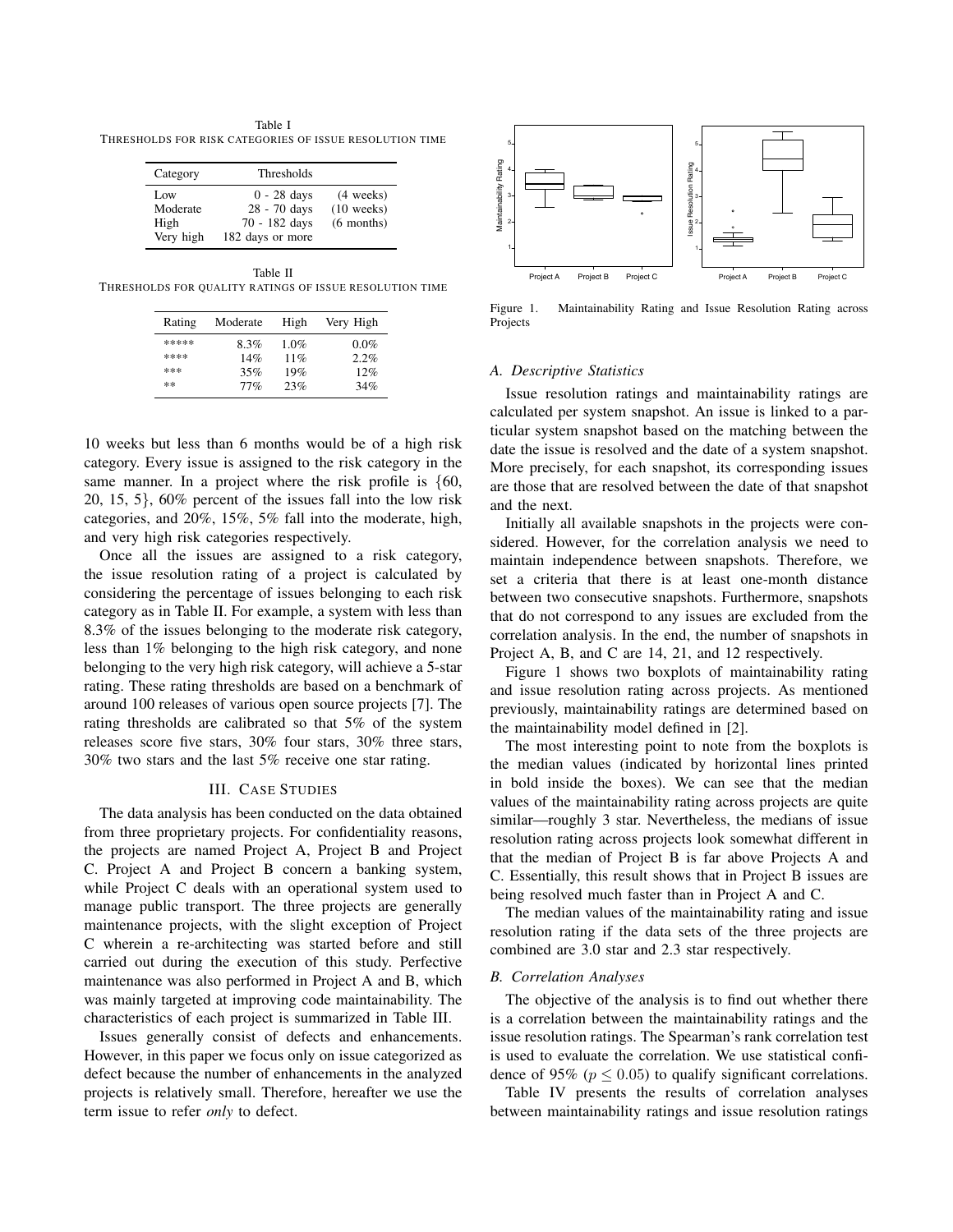Table III PROJECTS' CHARACTERISTICS

| <b>Characteristic</b>    | Project A | <b>Project B</b> | Project C   |
|--------------------------|-----------|------------------|-------------|
| Size (SLOC)              | 166,463   | 76,893           | 701,815     |
| Data available since     | 2008      | 2008             | 2004        |
| Main technology          | Java      | Java             | Java        |
| Submitted issues         | 3.807     | 2.045            | 7.287       |
| Resolved issues $(\% )$  | 832 (22%) | 1,421 (69%)      | 5,079 (70%) |
| Resolved issues per KLOC |           | 18               |             |
|                          |           |                  |             |
|                          | Table IV  |                  |             |

RESULTS OF SPEARMAN'S CORRELATION ANALYSES BETWEEN ISSUE RESOLUTION RATING AND MAINTAINABILITY RATING

| Metric          | All Projects Project A Project B Project C |   |           |   |
|-----------------|--------------------------------------------|---|-----------|---|
| Maintainability | ۰                                          | ۰ | $0.579**$ | - |

 $**$  *indicates*  $p \leq 0.01$ *; two-tailed.* 

in the three projects. Performing correlation analysis on the combined data set of the three projects does not show a significant correlation between issue resolution rating and maintainability rating. However, performing the analyses on the data set of the individual projects reveals a significant correlation in Project B ( $r = 0.579$ ;  $p \le 0.01$ ). A correlation of this magnitude suggests that maintainability rating explains 33% (r-square) of the variability in issue resolution rating. A positive correlation indicates that issue resolution rating increases as the maintainability rating increases.

To explain why a significant correlation exists only in Project B, we inspect the correlation between maintainability rating and issue resolution rating using a scatterplot as shown in Figure 2. The figure shows that the red circles (Project B) are quite separated from the rest of the data points more specifically, most issues in Project B have resolution ratings higher than 3.5 star. Consistent with the result of the correlation test, the figure also shows a trend indicating a positive correlation between maintainability rating and issue resolution rating in Project B.

## *C. Assessments of Defect Handling Process*

The fact that most issues in Project B have issue resolution ratings higher than most issues in the other two projects may indicate a substantial difference in the process through which issues are resolved. One way to assess issue handling process is by looking at the Issue Churn View [8].

Figure 3, 4, and 5 show the issue churn of Project A, B, and C respectively. The light green and light red (the symmetry) both represent the same issues that were opened and closed in the same month. Dark green represents issues closed in the month, but opened for longer than a month. Dark red represents old open issues. Finally, dark grey represents recent backlog (less than 6 months), and light grey mature backlog (more than 6 months).

Looking at Figure 3 we can determine that not many



Figure 2. A scatterplot of Maintainability Rating and Defect Speed Rating









issues are being solved throughout the lifecycle of Project A. The backlog is considerably greater than the amount of issues being closed, which actually corresponds to the fact that only 22% of the issues were resolved. In the issue churn of Project B shown in Figure 4 we can observe large symmetries of incoming and outgoing issues in the same